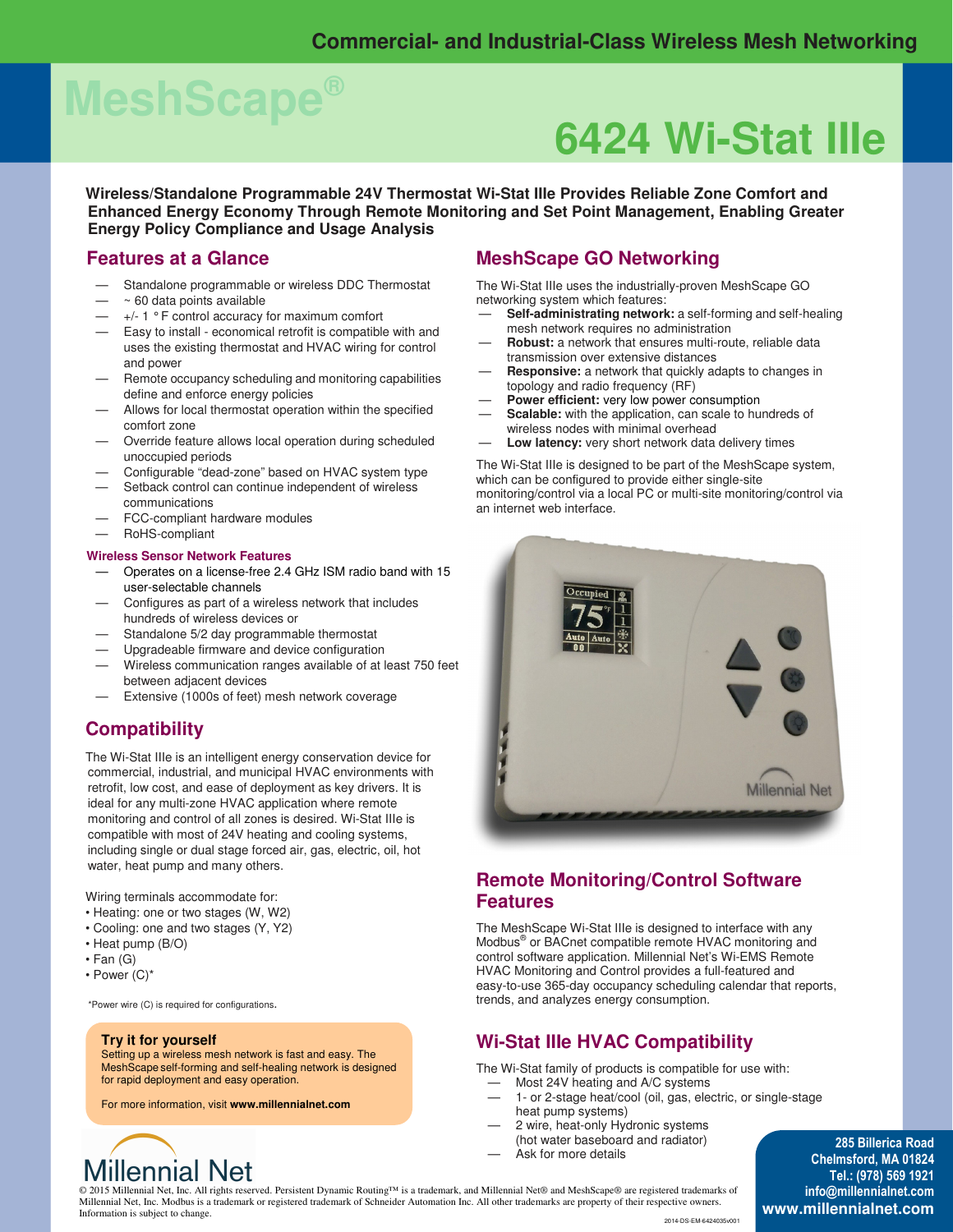## **MeshScape® 6424 Wi-Stat IIIe Specifications**

| <b>Parameter</b>                             | <b>Value</b>                                  | <b>Unit</b>               | <b>Notes</b>                                                                                                                                                    |
|----------------------------------------------|-----------------------------------------------|---------------------------|-----------------------------------------------------------------------------------------------------------------------------------------------------------------|
| <b>Power</b>                                 |                                               |                           |                                                                                                                                                                 |
| External power supply                        | $12 \sim 28$                                  | V, AC or DC               |                                                                                                                                                                 |
| <b>Temperature Measurement</b>               |                                               |                           |                                                                                                                                                                 |
| Sensor type                                  | Thermistor                                    |                           | 10 $K\Omega$ thermal resistor                                                                                                                                   |
| Number of sensors                            | 1                                             |                           |                                                                                                                                                                 |
| Measurement range                            | $32 \sim 99$                                  | $\circ$ F                 |                                                                                                                                                                 |
|                                              | $0 \sim 37$                                   | $\rm ^{\circ}C$           |                                                                                                                                                                 |
| Accuracy                                     | $±1.00$ ( $±0.56$ )                           | $\mathrm{P}F(\mathrm{C})$ |                                                                                                                                                                 |
| Sensitivity                                  | $\pm 0.18$ ( $\pm 0.10$ )                     | $\mathrm{P}F(\mathrm{C})$ | At room temperature 77 °F (25 °C)                                                                                                                               |
| <b>Dry Contact Output Channels</b>           |                                               |                           |                                                                                                                                                                 |
| Number of channels                           | 6                                             | Channel                   | $W - 1st$ stage heat<br>$Y - 1st$ stage cool<br>$W2 - 2^{nd}$ stage heat<br>$Y2 - 2^{nd}$ stage cool<br>B/O - Changeover to heat/cool (heat pumps)<br>$G - Fan$ |
| Maximum voltage                              | 50                                            | V, AC or DC               |                                                                                                                                                                 |
| Maximum current                              | 1                                             | A                         |                                                                                                                                                                 |
| <b>Occupancy Sensor Signal Input Channel</b> |                                               |                           |                                                                                                                                                                 |
| Number of channels                           |                                               | Channel                   | Accepts dry contact occupancy sensor input                                                                                                                      |
|                                              | 1                                             |                           | signal                                                                                                                                                          |
| <b>Radio</b>                                 |                                               |                           |                                                                                                                                                                 |
| Operating frequency range                    | $2405 \sim 2475$                              | <b>MHz</b>                | ISM band                                                                                                                                                        |
| Number of available channels                 | 15                                            |                           | IEEE 802.15.4 channels $11 \sim 25$                                                                                                                             |
| Channel spacing                              | 5                                             | <b>MHz</b>                |                                                                                                                                                                 |
| Maximum RF transmit power                    | 18                                            | dBm                       |                                                                                                                                                                 |
| Receiver sensitivity                         | $-95$                                         | dBm                       | At 10 $^{-5}$ bit error rate                                                                                                                                    |
| RF data transmission rate                    | 250                                           | Kbits/sec                 |                                                                                                                                                                 |
| <b>Environmental &amp; Mechanical</b>        |                                               |                           |                                                                                                                                                                 |
| Operating temperature range                  | $-14$ ( $-10$ ) ~ 131 (55)                    | $\mathrm{P}F(\mathrm{C})$ |                                                                                                                                                                 |
| Storage temperature range                    | $-40$ ( $-40$ ) ~ 185 (85)                    | $\mathrm{P}F$ (°C)        |                                                                                                                                                                 |
| Dimension                                    | $5.5 \times 4.5 \times 1.5$<br>140 x 114 x 38 | in<br>mm                  |                                                                                                                                                                 |
| Weight                                       | 10.5(300)                                     | oz(g)                     |                                                                                                                                                                 |

FCC and IC for unlicensed operation



© 2015 Millennial Net, Inc. All rights reserved. Persistent Dynamic Routing™ is a trademark, and Millennial Net® and MeshScape® are registered trademarks of Millennial Net, Inc. Modbus is a trademark or registered trademark of Schneider Automation Inc. All other trademarks are property of their respective owners. Information is subject to change. 2014-DS-EM-6424035v001

**285 Billerica Road Chelmsford, MA 01824 Tel.: (978) 569 1921 info@millennialnet.com www.millennialnet.com**